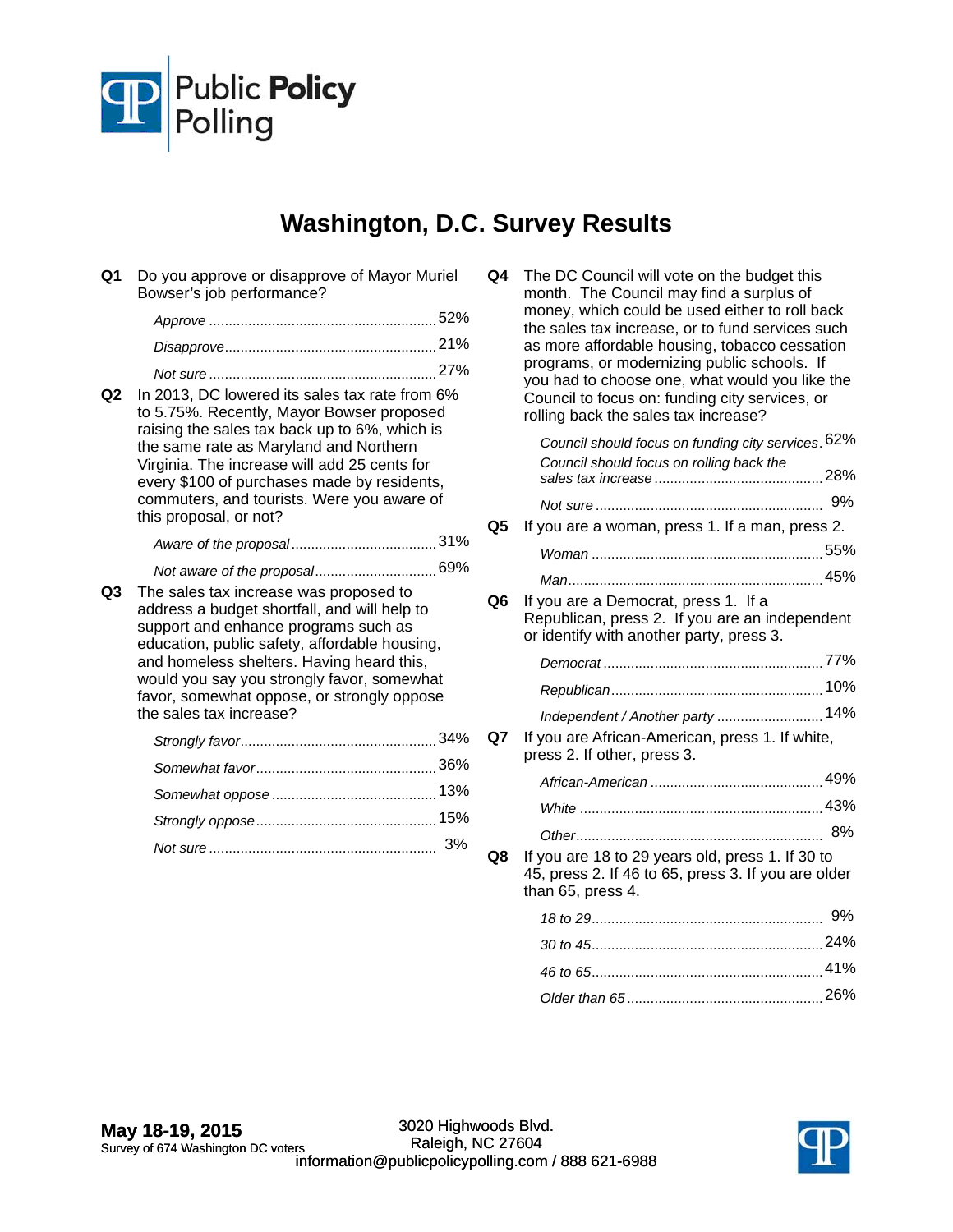

## **Q9** Ward

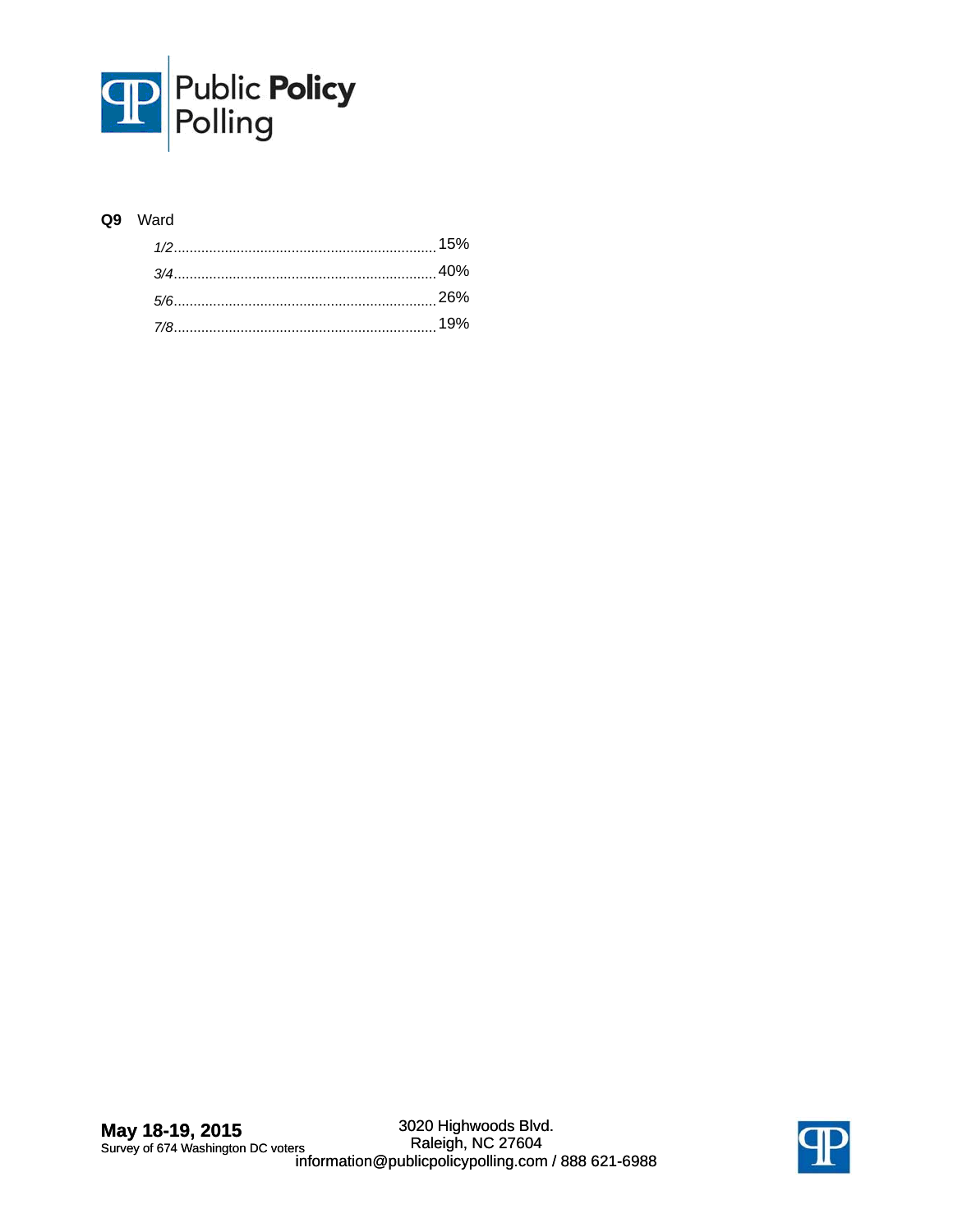

|                        |             | Party |     |                                                    |
|------------------------|-------------|-------|-----|----------------------------------------------------|
|                        | <b>Base</b> |       |     | Independent /<br>Democrat Republican Another party |
| <b>Bowser Approval</b> |             |       |     |                                                    |
| Approve 52%            |             | 54%   | 39% | 46%                                                |
| Disapprove 21%         |             | 20%   | 38% | 17%                                                |
| Not sure 27%           |             | 26%   | 23% | 37%                                                |

|                                           |      | Party |     |                                                    |
|-------------------------------------------|------|-------|-----|----------------------------------------------------|
|                                           | Base |       |     | Independent /<br>Democrat Republican Another party |
| <b>Sales Tax Increase</b><br>Aware Yes/No |      |       |     |                                                    |
| Aware of the proposal 31%                 |      | 32%   | 23% | 31%                                                |
| Not aware of the 69%<br>proposal          |      | 68%   | 77% | 69%                                                |

|                                                                    |      | Party    |            |                                |  |
|--------------------------------------------------------------------|------|----------|------------|--------------------------------|--|
|                                                                    | Base | Democrat | Republican | Independent /<br>Another party |  |
| <b>Tax Increase For</b><br><b>Budget Shortfall</b><br>Favor/Oppose |      |          |            |                                |  |
| Strongly favor 34%                                                 |      | 36%      | 24%        | 28%                            |  |
| Somewhat favor 36%                                                 |      | 37%      | 29%        | 40%                            |  |
| Somewhat oppose                                                    | 13%  | 13%      | 18%        | 7%                             |  |
| Strongly oppose                                                    | 15%  | 12%      | 26%        | 23%                            |  |
| Not sure                                                           | 3%   | 3%       | 3%         | 1%                             |  |

|                                                                              |             | Party |     |                                                    |
|------------------------------------------------------------------------------|-------------|-------|-----|----------------------------------------------------|
|                                                                              | <b>Base</b> |       |     | Independent /<br>Democrat Republican Another party |
| <b>City Services or Tax</b><br><b>Roll Back</b>                              |             |       |     |                                                    |
| Council should focus 62%<br>on funding city<br>services                      |             | 66%   | 37% | 62%                                                |
| <b>Council should focus 28%</b><br>on rolling back the<br>sales tax increase |             | 23%   | 59% | 34%                                                |
| Not sure                                                                     | 9%          | 11%   | 3%  | 4%                                                 |

|           |             | Party |     |                                                    |  |
|-----------|-------------|-------|-----|----------------------------------------------------|--|
|           | <b>Base</b> |       |     | Independent /<br>Democrat Republican Another party |  |
| Gender    |             |       |     |                                                    |  |
| Woman 55% |             | 60%   | 38% | 36%                                                |  |
|           | Man 45%     | 40%   | 62% | 64%                                                |  |

|                        |             | Race                             |     |     |
|------------------------|-------------|----------------------------------|-----|-----|
|                        | <b>Base</b> | African-<br>American White Other |     |     |
| <b>Bowser Approval</b> |             |                                  |     |     |
| Approve 52%            |             | 53%                              | 53% | 36% |
| Disapprove 21%         |             | 23%                              | 18% | 27% |
| Not sure 27%           |             | 24%                              | 28% | 37% |

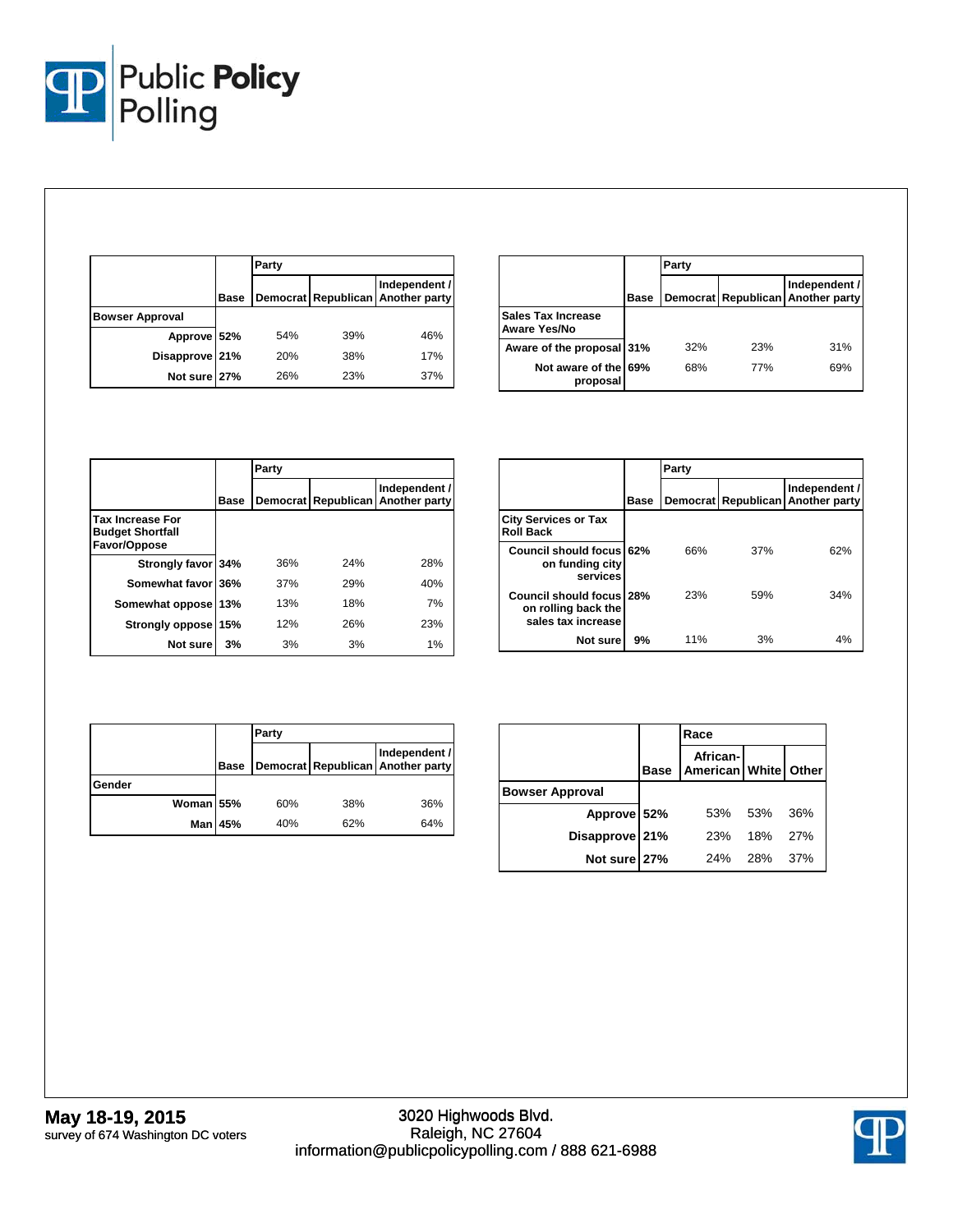

|                                                  |             | Race                             |     |     |
|--------------------------------------------------|-------------|----------------------------------|-----|-----|
|                                                  | <b>Base</b> | African-<br>American White Other |     |     |
| <b>Sales Tax Increase</b><br><b>Aware Yes/No</b> |             |                                  |     |     |
| Aware of the proposal 31%                        |             | <b>29%</b>                       | 33% | 33% |
| Not aware of the 69%<br>proposal                 |             | 71% 67%                          |     | 67% |

|                                                                    |      | Race                                  |     |       |
|--------------------------------------------------------------------|------|---------------------------------------|-----|-------|
|                                                                    | Base | African-<br><b>American   White  </b> |     | Other |
| <b>Tax Increase For</b><br><b>Budget Shortfall</b><br>Favor/Oppose |      |                                       |     |       |
| Strongly favor 34%                                                 |      | 30%                                   | 39% | 26%   |
| Somewhat favor 36%                                                 |      | 36%                                   | 37% | 31%   |
| Somewhat oppose 13%                                                |      | 15%                                   | 10% | 16%   |
| <b>Strongly oppose</b>                                             | 15%  | 17%                                   | 11% | 18%   |
| Not sure                                                           | 3%   | 2%                                    | 2%  | 9%    |

|                                                                       |      | Race                                        |       |     |  |
|-----------------------------------------------------------------------|------|---------------------------------------------|-------|-----|--|
|                                                                       | Base | African-<br><b>American   White   Other</b> |       |     |  |
| <b>City Services or Tax</b><br><b>Roll Back</b>                       |      |                                             |       |     |  |
| Council should focus 62%<br>on funding city<br>services               |      | 56%                                         | 72%   | 50% |  |
| Council should focus 28%<br>on rolling back the<br>sales tax increase |      | 30%                                         | 23%   | 42% |  |
| Not sure                                                              | 9%   | 14%                                         | $4\%$ | 8%  |  |

|           |                | Race                             |             |  |
|-----------|----------------|----------------------------------|-------------|--|
|           | <b>Base</b>    | African-<br>American White Other |             |  |
| Gender    |                |                                  |             |  |
| Woman 55% |                |                                  | 60% 51% 47% |  |
|           | <b>Man 45%</b> | 40%                              | 49% 53%     |  |

|                            |             | Age           |                            |       |                     |  |  |
|----------------------------|-------------|---------------|----------------------------|-------|---------------------|--|--|
|                            | <b>Base</b> | $18$ to<br>29 | $\frac{30 \text{ to}}{45}$ | 46 to | Older<br>65 than 65 |  |  |
| <b>Bowser Approval</b>     |             |               |                            |       |                     |  |  |
| Approve 52% 61% 42% 54%    |             |               |                            |       | 55%                 |  |  |
| Disapprove 21% 25% 29% 21% |             |               |                            |       | 14%                 |  |  |
| Not sure 27% 14% 29% 26%   |             |               |                            |       | 32%                 |  |  |

|                                                  |             | Age           |             |       |                     |
|--------------------------------------------------|-------------|---------------|-------------|-------|---------------------|
|                                                  | <b>Base</b> | $18$ to<br>29 | 30 to<br>45 | 46 to | Older<br>65 than 65 |
| <b>Sales Tax Increase</b><br><b>Aware Yes/No</b> |             |               |             |       |                     |
| Aware of the proposal 31% 27% 27% 35%            |             |               |             |       | 30%                 |
| Not aware of the 69% 73%<br>proposal             |             |               | 73%         | 65%   | 70%                 |

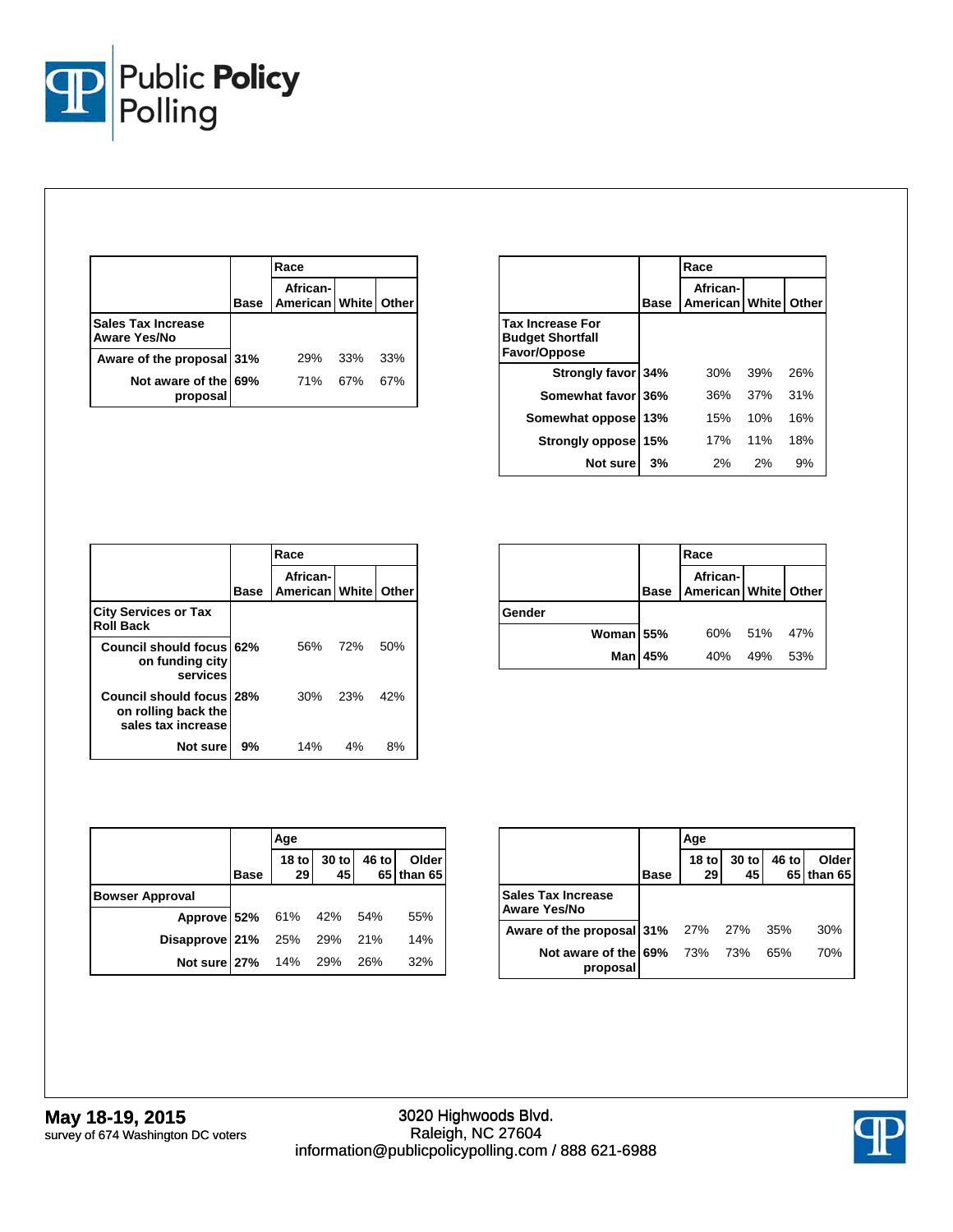

|                                                                    |             | Age                    |             |             |                  |  |
|--------------------------------------------------------------------|-------------|------------------------|-------------|-------------|------------------|--|
|                                                                    | <b>Base</b> | 18 <sub>to</sub><br>29 | 30 to<br>45 | 46 to<br>65 | Older<br>than 65 |  |
| <b>Tax Increase For</b><br><b>Budget Shortfall</b><br>Favor/Oppose |             |                        |             |             |                  |  |
| Strongly favor 34%                                                 |             | 37%                    | 32%         | 30%         | 40%              |  |
| Somewhat favor 36%                                                 |             | 32%                    | 36%         | 39%         | 33%              |  |
| Somewhat oppose                                                    | 13%         | 9%                     | 11%         | 14%         | 14%              |  |
| <b>Strongly oppose</b>                                             | 15%         | 18%                    | 18%         | 15%         | 10%              |  |
| Not sure                                                           | 3%          | 4%                     | 3%          | 2%          | 3%               |  |

|                                                                       |             | Age                    |                        |            |                     |
|-----------------------------------------------------------------------|-------------|------------------------|------------------------|------------|---------------------|
|                                                                       | <b>Base</b> | 18 <sub>to</sub><br>29 | 30 <sub>to</sub><br>45 | 46 to      | Older<br>65 than 65 |
| <b>City Services or Tax</b><br><b>Roll Back</b>                       |             |                        |                        |            |                     |
| Council should focus 62%<br>on funding city<br>services               |             | 47%                    | 59%                    | 68%        | 63%                 |
| Council should focus 28%<br>on rolling back the<br>sales tax increase |             | 43%                    | - 36%                  | <b>24%</b> | 23%                 |
| Not sure                                                              | 9%          | 11%                    | 6%                     | 8%         | 15%                 |

|                       |             | Age                 |                   |  |                           |  |
|-----------------------|-------------|---------------------|-------------------|--|---------------------------|--|
|                       | <b>Base</b> | 29                  | 18 to 30 to<br>45 |  | 46 to Older<br>65 than 65 |  |
| Gender                |             |                     |                   |  |                           |  |
| Woman 55% 67% 36% 60% |             |                     |                   |  | 62%                       |  |
|                       |             | Man 45% 33% 64% 40% |                   |  | 38%                       |  |

|                                                                                               |      | Ward |     |     |     |  |
|-----------------------------------------------------------------------------------------------|------|------|-----|-----|-----|--|
|                                                                                               | Base | 1/2  | 3/4 | 5/6 | 7/8 |  |
| <b>Bowser Approval</b>                                                                        |      |      |     |     |     |  |
|                                                                                               |      |      |     |     |     |  |
|                                                                                               |      |      |     |     |     |  |
| Approve 52% 37% 57% 57% 47%<br>Disapprove 21% 29% 20% 16% 25%<br>Not sure 27% 35% 24% 27% 28% |      |      |     |     |     |  |

|                                                  |             | Ward |     |     |     |
|--------------------------------------------------|-------------|------|-----|-----|-----|
|                                                  | <b>Base</b> | 1/2  | 3/4 | 5/6 | 7/8 |
| <b>Sales Tax Increase</b><br><b>Aware Yes/No</b> |             |      |     |     |     |
| Aware of the proposal 31% 23% 37% 30%            |             |      |     |     | 27% |
| Not aware of the 69% 77% 63% 70%<br>proposal     |             |      |     |     | 73% |

|                                                                    |             | Ward |     |     |     |
|--------------------------------------------------------------------|-------------|------|-----|-----|-----|
|                                                                    | <b>Base</b> | 1/2  | 3/4 | 5/6 | 7/8 |
| <b>Tax Increase For</b><br><b>Budget Shortfall</b><br>Favor/Oppose |             |      |     |     |     |
| Strongly favor 34%                                                 |             | 28%  | 32% | 38% | 37% |
| Somewhat favor 36%                                                 |             | 43%  | 38% | 36% | 27% |
| Somewhat oppose                                                    | 13%         | 14%  | 10% | 14% | 16% |
| Strongly oppose                                                    | 15%         | 11%  | 18% | 10% | 18% |
| Not sure                                                           | 3%          | 5%   | 2%  | 2%  | 3%  |